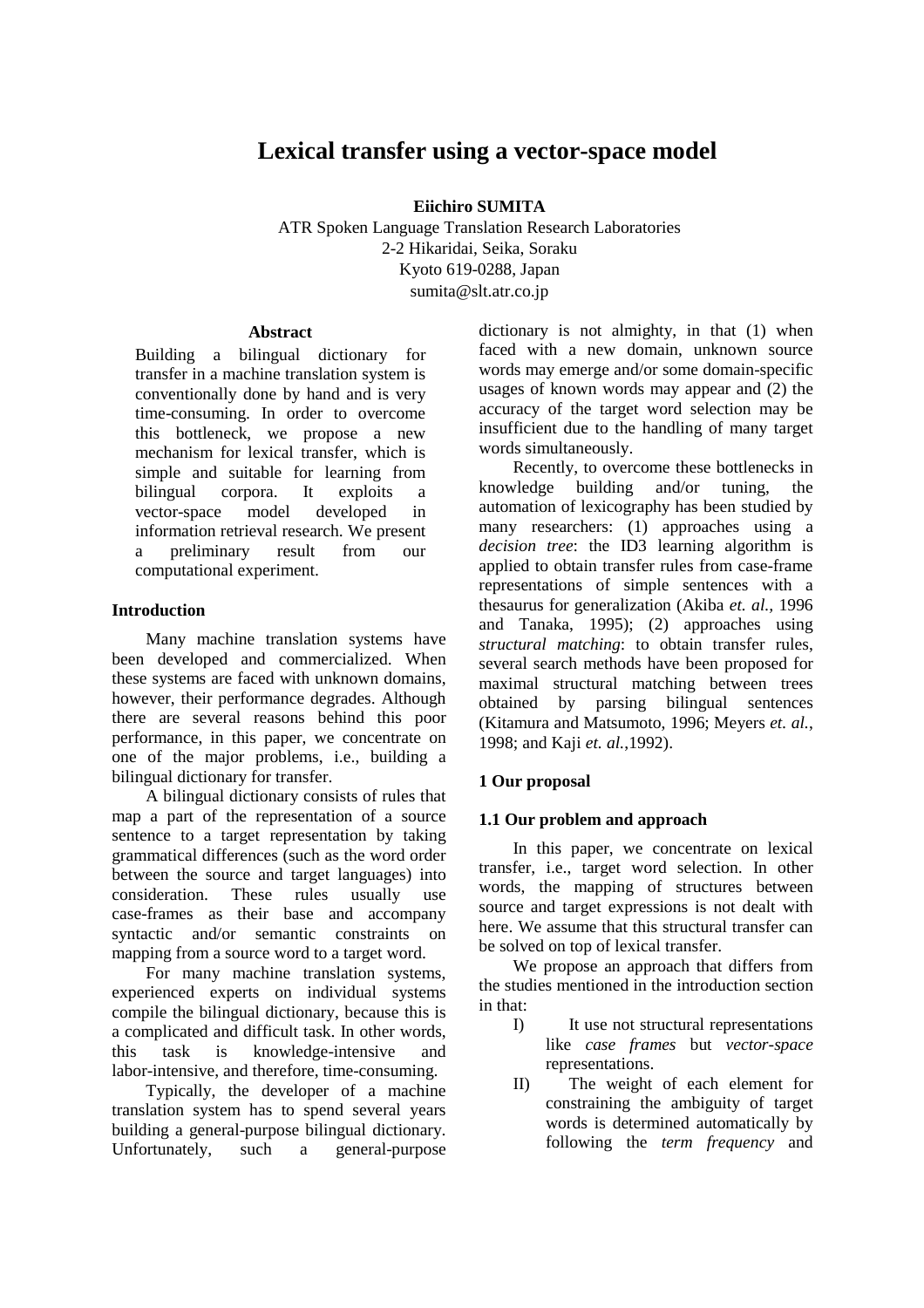<span id="page-1-0"></span>*inverse document frequency* in information retrieval research.

III) A word alignment that does not rely on parsing is utilized.

### **1.2 Background**

The background for the decisions made in our approach is as follows:

- A) We would like to reduce human interaction to prepare the data necessary for building lexical transfer rules.
- B) We do not expect that mature parsing systems for multi-languages and/or

### **2 Vector-space model**

This section explains our trial for applying a *vector-space model* to lexical transfer starting from a basic idea.

#### **2.1 Basic idea**

We can select an appropriate target word for a given source word by observing the environment including the context, world<br>knowledge, and target words in the knowledge, and target words in the neighborhood. The most influential elements in the environment are of course the other words in the source sentence surrounding the concerned source word.

Suppose that we have translation examples including the concerned source word and we IV) Bilingual corpora are clustered in terms of target equivalence.

> spoken languages will be available in the near future.

- C) We would like the determination of the importance of each feature in the target selection to be automated.
- D) We would like the problem caused by errors in the corpora and data sparseness to be reduced.

know in advance which target word corresponds to the source word.

By measuring the similarity between (1) an unknown sentence that includes the concerned source word and (2) known sentences that include the concerned source word, we can select the target word which is included in the most similar sentence.

This is the same idea as example-based machine translation (Sato and Nagao, 1990 and Furuse *et. al.*, 1994).

| Group1:<br>(not sweet)                                                                                              |
|---------------------------------------------------------------------------------------------------------------------|
| source sentence 1: This beer is drier and full-bodied.                                                              |
| target sentence 1:                                                                                                  |
| source sentence 2: Would you like <b>dry</b> or sweet sherry?<br>target sentence 2:                                 |
| source sentence 3: A dry <u>red wine</u> would go well with it.<br>target sentence 3:                               |
| Group <sub>2</sub> :<br>(not wet)                                                                                   |
| source sentence 4: Your skin feels so dry.                                                                          |
| target sentence 4:                                                                                                  |
| source sentence 5: You might want to use some cream to protect your skin against the dry air.<br>target sentence 5: |

**Table 1 Portions of English "dry" into Japanese for an aligned corpus**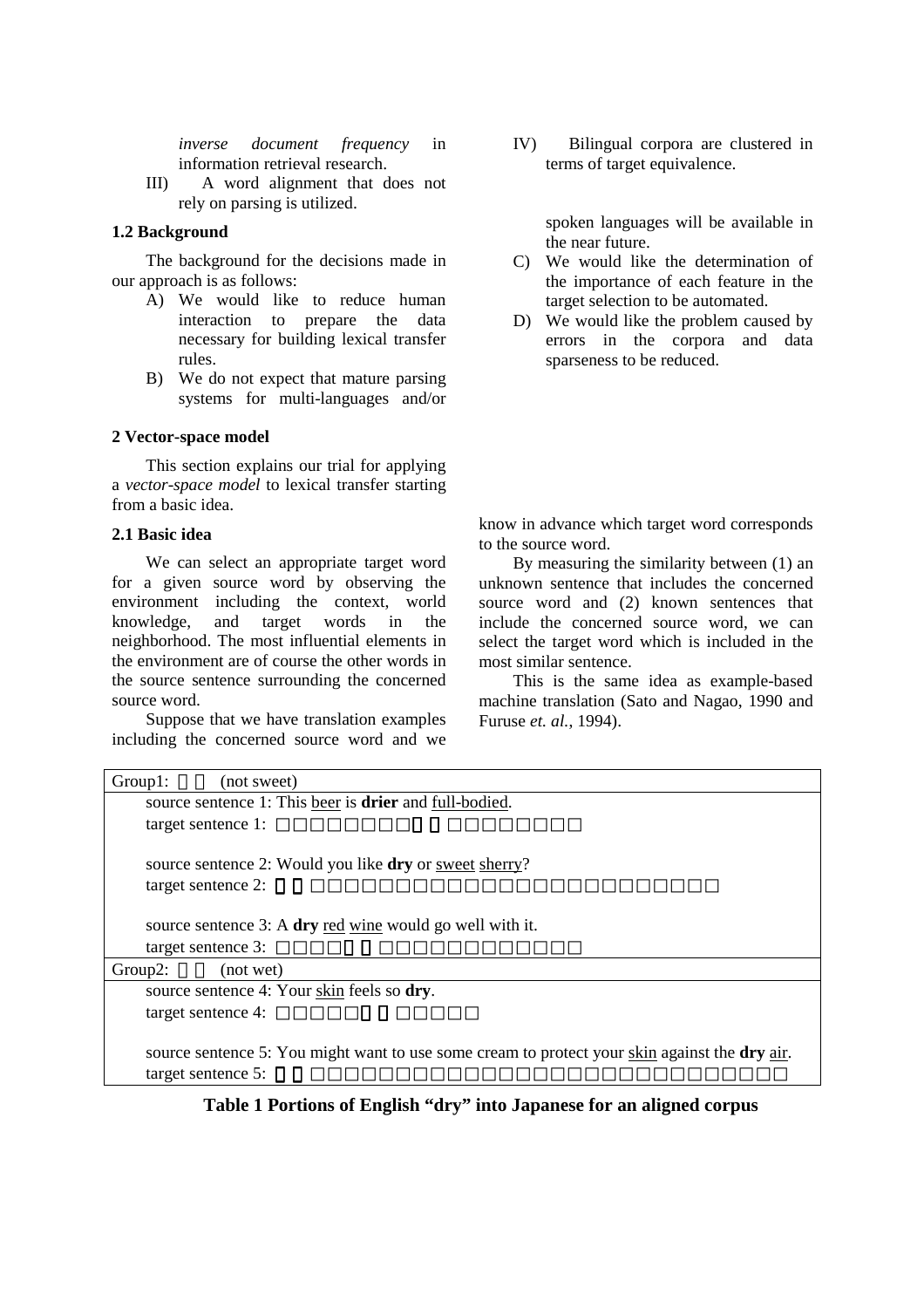Listed in Table 1 are samples of English-Japanese sentence pairs of our corpus including the source word "dry." The upper three samples of group 1 are translated with the target word " (not sweet)" and the lower two samples of group 2 are translated with the target word " (not wet)." The remaining portions of target sentences are hidden here because they do not relate to the discussion in the paper. The underlined words are some of the cues used to select the target words. They are distributed in the source sentence with several different grammatical relations such as *subject*, *parallel adjective*, *modified noun*, and so on, for the concerned word "dry."

#### **2.2 Sentence vector**

We propose representing the sentence as a sentence vector, i.e., a vector that lists all of the words in the sentence. The sentence vector of the first sentence of [Table 1 i](#page-1-0)s as follows:

 $\lt$ this, beer, is, dry, and, full-body>



**Figure 1 System Configuration** 

Figure 1 outlines our proposal. Suppose that we have the sentence vector of an input sentence **I** and the sentence vector of an example sentence **E** from a bilingual corpus.

### **2.3 Modification of sentence vector**

The naïve implementation of a sentence vector that uses the occurrence of words themselves suffers from data sparseness and unawareness of relevance.

We measure the similarity by computing the **cosine** of the angle between **I** and **E**.

We output the **target word** of the example sentence whose cosine is **maximal**.

#### *2.3.1 Semantic category incorporation*

To reduce the adverse influence of data sparseness, we count occurrences by not only the words themselves but also by the semantic categories of the words given by a thesaurus. For example, the "  $(not$  sweet)" sentences of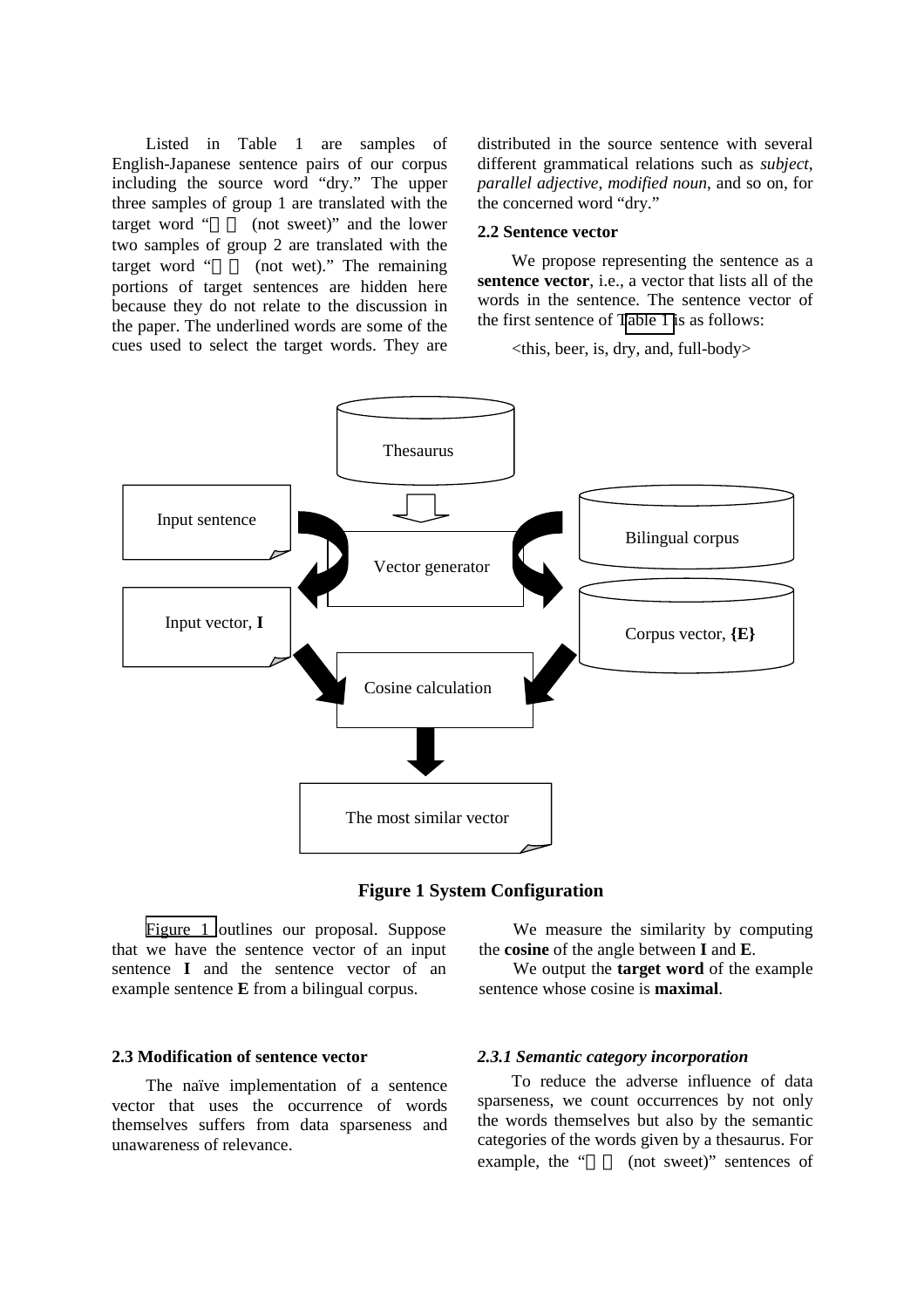[Table 1](#page-1-0) have the different cue words of "beer," "sherry," and "wine," and the cues are merged into a single semantic category *alcohol* in the sentence vectors.

### *2.3.2 Grouping sentences and weighting dimensions*

The previous subsection does not consider the relevance to the target selection of each element of the vectors; therefore, the selection may fail due to non-relevant elements.

We exploit the *term frequency* and *inverse document frequency* in information retrieval research. Here, we regard a *group* of sentences that share *the same target word* as a *document*."

Vectors are made not sentence-wise but group-wise. The relevance of each dimension is the *term frequency* multiplied by the *inverse document frequency*. The *term frequency* is the frequency in the document (group). A repetitive occurrence may indicate the importance of the word. The *inverse document frequency* corresponds to the discriminative power of the target selection. It is usually calculated as a logarithm of *N* divided by *df* where *N* is the number of the documents (groups) and *df* is the frequency of documents (groups) that include the word.

| Cluster 1: a piece of paper money, $C($                                   |
|---------------------------------------------------------------------------|
| source sentence 1: May I have change for a ten dollar bill?               |
| target sentence 1:                                                        |
|                                                                           |
| source sentence 2: Could you change a fifty dollar bill?                  |
| target sentence 2:                                                        |
| Cluster 2: an account, $C($                                               |
| source sentence 3: I've already paid the <b>bill</b> .                    |
| target sentence 3:                                                        |
|                                                                           |
| source sentence 4: Isn't my <b>bill</b> too high?                         |
| target sentence 4:                                                        |
|                                                                           |
| source sentence 5: I'm checking out. May I have the <b>bill</b> , please? |
| target sentence 5:                                                        |

**Table 2 Samples of groups clustered by target equivalence** 

#### **3 Pre-processing of corpus**

Before generating vectors, the given bilingual corpus is pre-processed in two ways (1) words are aligned in terms of translation; (2)

#### **3.1 Word alignment**

We need to have source words and target words aligned in parallel corpora. We use a word alignment program that does not rely on parsing (Sumita, 2000). This is not the focus of this paper, and therefore, we will only describe it briefly here.

sentences are clustered in terms of target equivalence to reduce problems caused by data sparseness.

First, all possible alignments are hypothesized as a matrix filled with occurrence similarities between source words and target words.

Second, using the occurrence similarities and other constraints, the most plausible alignment is selected from the matrix.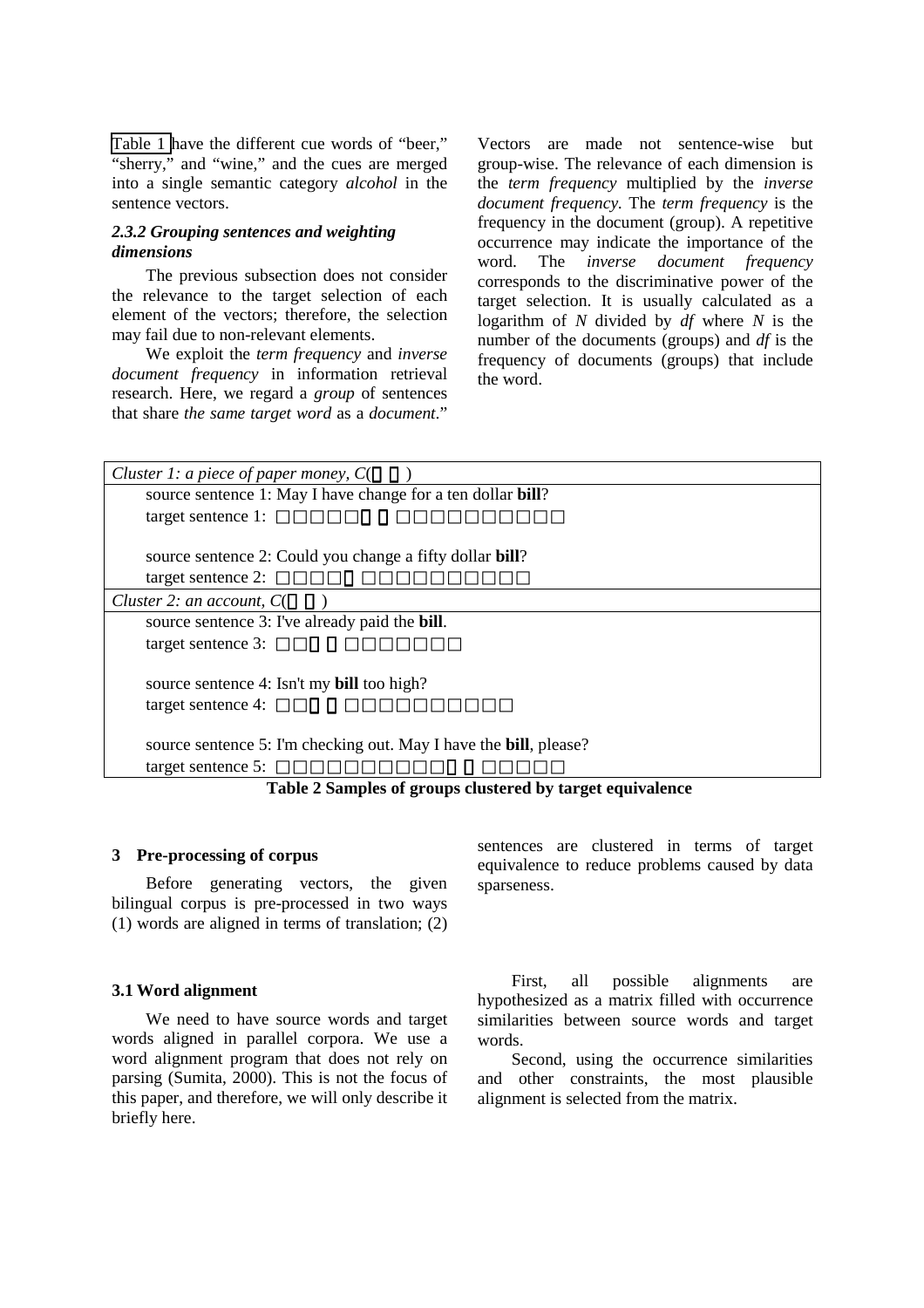### **3.2 Clustering by target words**

We adopt a clustering method to avoid the sparseness that comes from variations in target words.

The translation of a word can vary more than the meaning of the target word. For example, the English word "bill" has two main meanings: (1) a piece of paper money, and (2) an account. In Japanese, there is more than one word for each meaning. For  $(1)$ , " " and "

" can correspond, and for  $(2)$ , " $''$ , "

," and " " can correspond.

The most frequent target word can represent the cluster, e.g., " $\cdots$  " for (1) a piece of paper money; " $\cdot$ " for (2) an account. We assume that *selecting a cluster is equal to selecting the target word*.

If we can merge such equivalent translation variations of target words into clusters, we can improve the accuracy of lexical transfer for two reasons: (1) doing so makes the mark larger by neglecting accidental differences among target words; (2) doing so collects scattered pieces of evidence and strengthens the effect.

Furthermore, word alignment as an automated process is incomplete. We therefore need to filter out erroneous target words that come from alignment errors. Erroneous target words are considered to be low in frequency and are expected to be semantically dissimilar from correct target words based on correct alignment. Clustering example corpora can help filter out erroneous target words.

By calculating the semantic similarity between the semantic codes of target words, we

### **4 Experiment**

To demonstrate the feasibility of our proposal, we conducted a pilot experiment as explained in this section.

perform clustering according to the simple algorithm in subsection 3.2.2.

### *3.2.1 Semantic similarity*

Suppose each target word has semantic codes for all of its possible meanings. In our thesaurus, for example, the target word " " has three decimal codes, 974 (label/tag), 829 (counter) and 975 (money) and the target word  $"$  has a single code 975 (money). We represent this as a code vector and define the similarity between the two target words by computing the cosine of the angle between their code vectors.

### *3.2.2 Clustering algorithm*

We adopt a simple procedure to cluster a set of *n* target words  $X = \{X_1, X_2, \ldots, X_n\}$ . *X* is sorted in the descending order of the frequency of  $X_n$  in a sub-corpus including the concerned source word.

We repeat (1) and (2) until the set  $X$  is empty.

- (1) We move the leftmost  $X_l$  from  $\boldsymbol{X}$  to the new cluster  $C(X_i)$ .
- (2) For all  $m (m >l)$ , we move  $X_m$  from *X* to  $C(X_i)$  if the cosine of  $X_i$  and *Xm* is larger than the threshold *T*.

As a result, we obtain a set of clusters  ${C(X<sub>l</sub>)}$  for each meaning as exemplified in Table 2.

The threshold of semantic similarity *T* is determined empirically. *T* in the experiment was 1/2.

| Number of sentence pairs (English-Japanese)         | 19,402  |
|-----------------------------------------------------|---------|
| Number of source words (English)                    | 156,128 |
| Number of target words (Japanese)                   | 178,247 |
| Number of source content words (English)            | 58,633  |
| Number of target content words (Japanese)           | 64,682  |
| Number of source different content words (English)  | 4,643   |
| Number of target different content words (Japanese) | 6,686   |

**Table 3 Corpus statistics**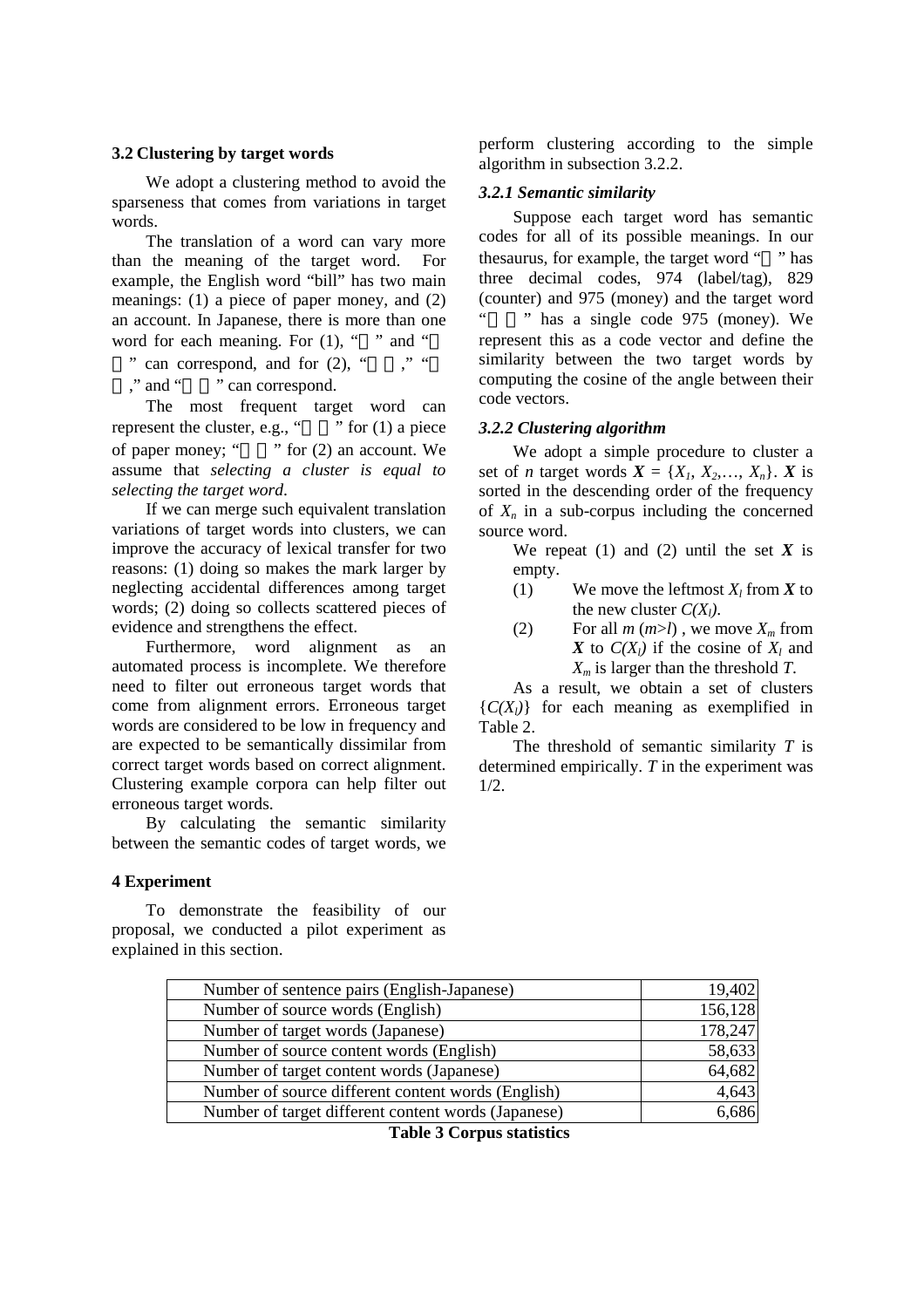#### <span id="page-5-0"></span>**4.1 Experimental conditions**

For our sentence vectors and code vectors, we used hand-made thesauri of Japanese and English covering our corpus (for a travel arrangement task), whose hierarchy is based on that of the Japanese commercial thesaurus *Kadokawa Ruigo Jiten* (Ohno and Hamanishi, 1984).

We used our English-Japanese phrase book (a collection of pairs of typical sentences and their translations) for foreign tourists. The statistics of the corpus are summarized in Table

3. We word-aligned the corpus before generating the sentence vectors.

 We focused on the transfer of content words such as *nouns*, *verbs*, and *adjectives*. We picked out six polysemous words for a preliminary evaluation: " bill," " dry," " call"<br>in English and " " " " " " in English and "  $" " " " " " " " " " "$ Japanese.

We confined ourselves to a *selection between two major clusters of each source word* using the method in subsection 3.2

|                 | #1&2 | #1 | baseline | #correct       | vsm |
|-----------------|------|----|----------|----------------|-----|
| bill [noun]     | 47   | 30 | 64%      | 40             | 85% |
| call [verb]     | 179  | 93 | 52%      | 118            | 66% |
| dry [adjective] | 6    | 3  | 50%      | $\overline{4}$ | 67% |
| [noun]          | 19   | 13 | 68%      | 14             | 73% |
| [verb]          | 60   | 42 | 70%      | 49             | 82% |
| [adjective]     | 26   | 15 | 57%      | 16             | 62% |

**Table 4 Accuracy of the baseline and the VSM systems** 

#### **4.2 Selection accuracy**

We compared the accuracy of our proposal using the *vector-space model* (*vsm system*) with that of a *decision-by-majority model*  (*baseline system*). The results are shown in Table 4.

Here, the accuracy of the baseline system is #1 (the number of target sentences of the most major cluster) divided by #1&2 (the number of target sentences of clusters  $1 \& 2$ ). The accuracy of the vsm system is #correct (the number of vsm answers that match the target sentence) divided by #1&2.

|                 | #all | #1&2 | Coverage |
|-----------------|------|------|----------|
| bill [noun]     | 63   | 47   | 74%      |
| call [verb]     | 226  | 179  | 79%      |
| dry [adjective] | 8    |      | 75%      |
| [noun]          | 22   | 19   | 86%      |
| [verb]          | 77   | 60   | 78%      |
| [adjective]     | 38   | 26   | 68%      |

**Table 5 Coverage of the top two clusters** 

Judging was done mechanically by assuming that the aligned data was 100% correct.1 Our vsm system achieved an accuracy from about 60% to about 80% and outperformed the baseline system by about 5% to about 20%.

### **4.3 Coverage of major clusters**

One reason why we clustered the example database was to filter out noise, i.e., wrongly aligned words. We skimmed the clusters and we saw that many instances of noise were filtered out. At the same time, however, a portion of correctly aligned data was unfortunately discarded. We think that such discarding is not

<sup>&</sup>lt;sup>1</sup> This does not necessarily hold, therefore, performance degrades in a certain degree.